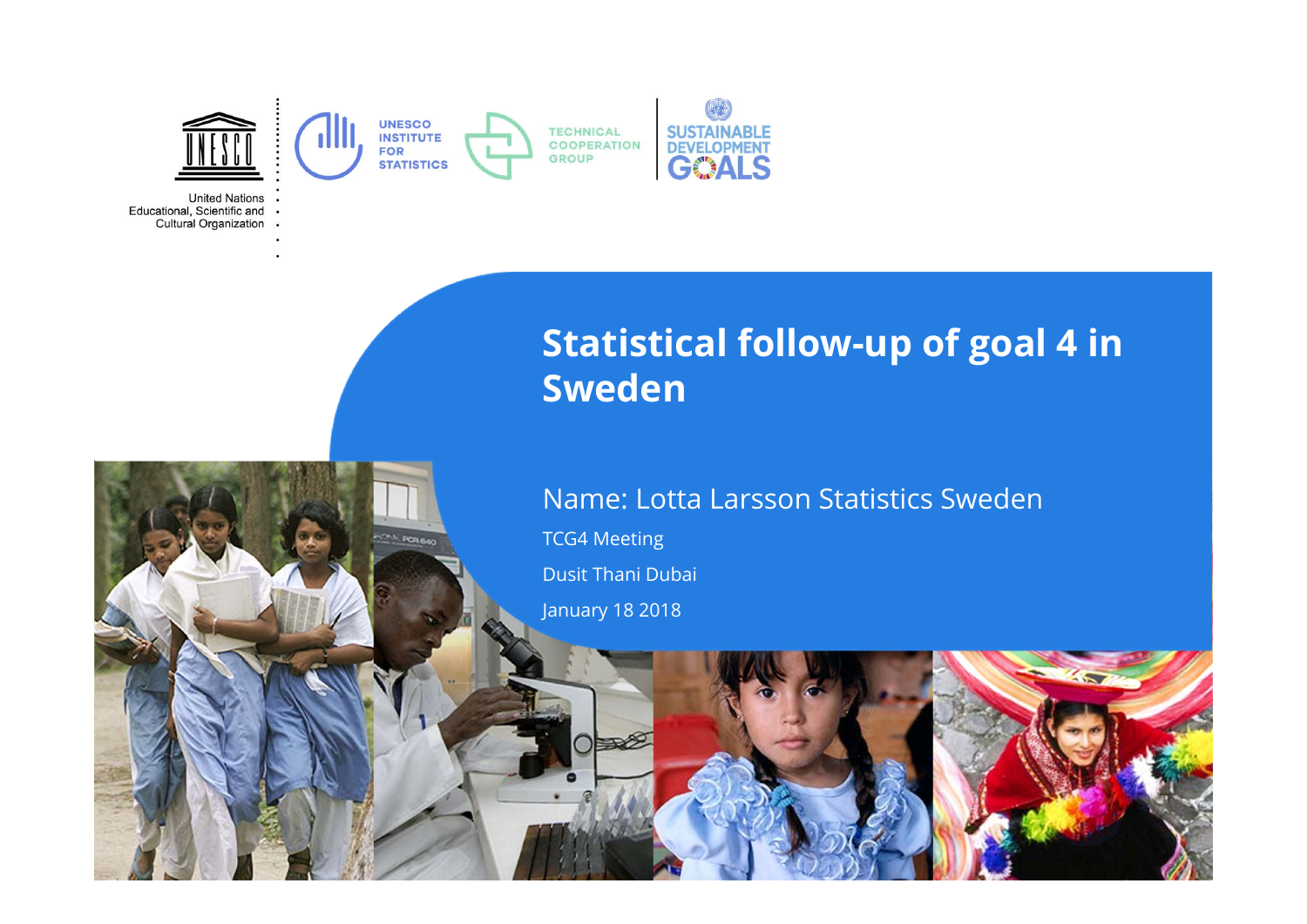### **Policy priorities in Sweden**

- Measures for children with special needs in early grades
	- Give all children the basic knowledge which are important for future learning
	- Increase teacher competence concerning children with special needs
	- - Sufficient number of teachers in each primary school with pedagogical qualifications for children with special needs
- Increase the number of young people who wants to be teachers; statistics show that there is a big risk for shortage of teachers in the future
	- -Increase the teacher salaries
	- - Increase the number of teachers in preschool and primary school, so that each teacher will get more time for teaching instead of administrative work
	- -Increase the number of places on teacher programs at universities/colleges
- $\equiv$  The inequality have increased in Swedish schools; measures for equality are needed
	- Increase salaries for teachers at lower secondary schools with low study results
	- - More financial support for reducing class sizes, increase teacher/pupil ratio, participation in teacher training and increasing number of teachers in classes for recent immigrants

**TECHNICAL COOPERATION** GROUI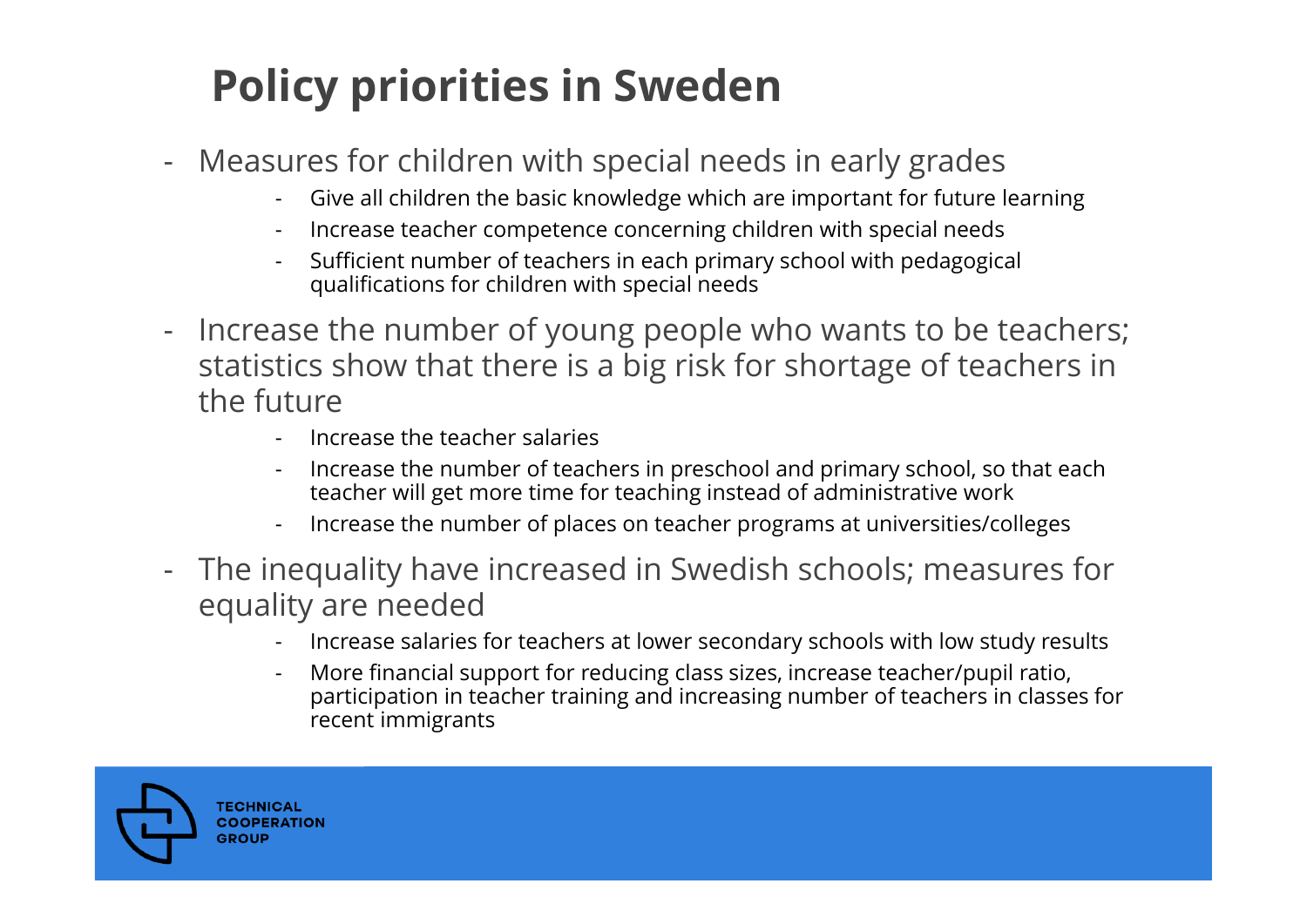## **Government assignment on statistically based analyses of Sweden's implementation of Agenda 2030**

- - Analyses of how Sweden lives up to the goals and targets in agenda 2030 – based on available data and results
- - A report was published in April 2017 containing one chapter about goal 4, primarily global indicators but some of the thematic indicators were included
- - The report was used as basis for the Swedish voluntary country report at HLPF in July 2017
- - A national indicator list for follow-up on agenda 2030 was developed in October 2017. The list was containing global indicators and some of the thematic indicators for goal 4
- - A thematic report for goal 4 with available results for global and thematic indicators will be published during autumn 2018

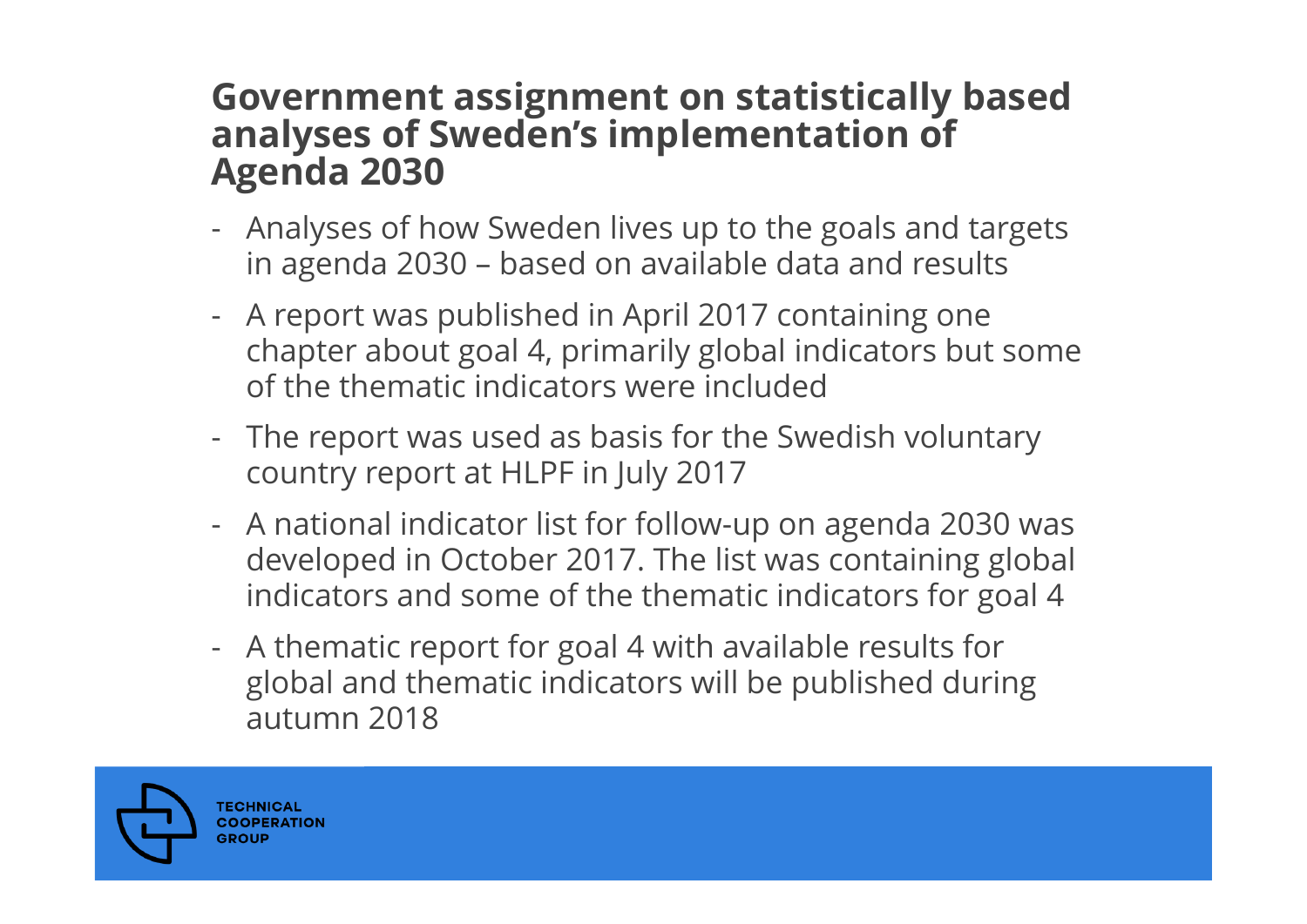# **Organisation of work with list of indicators for goal 4**

- - Several national organisations and authorities are involved in the work with statistical follow-up of goal 4.
	- - Ministry of education, National agency for education, Swedish higher education authority and Swedish council for higher education
- - The list of proposed indicators for statistical follow-up were discussed with the stakeholders during autumn 2017. For each indicator a responsible organization was assigned.
- - At the moment the national list focuses on global indicators. Some of the thematic indicators are included
- - Additional thematic indicators for goal 4 will be included later. The content of the national list for goal 4 are still under discussion with the stakeholders.
- - Regular meetings with the responsible organisations for indicators in goal 4 will be organized

**TECHNICAL COOPERATION** GROUI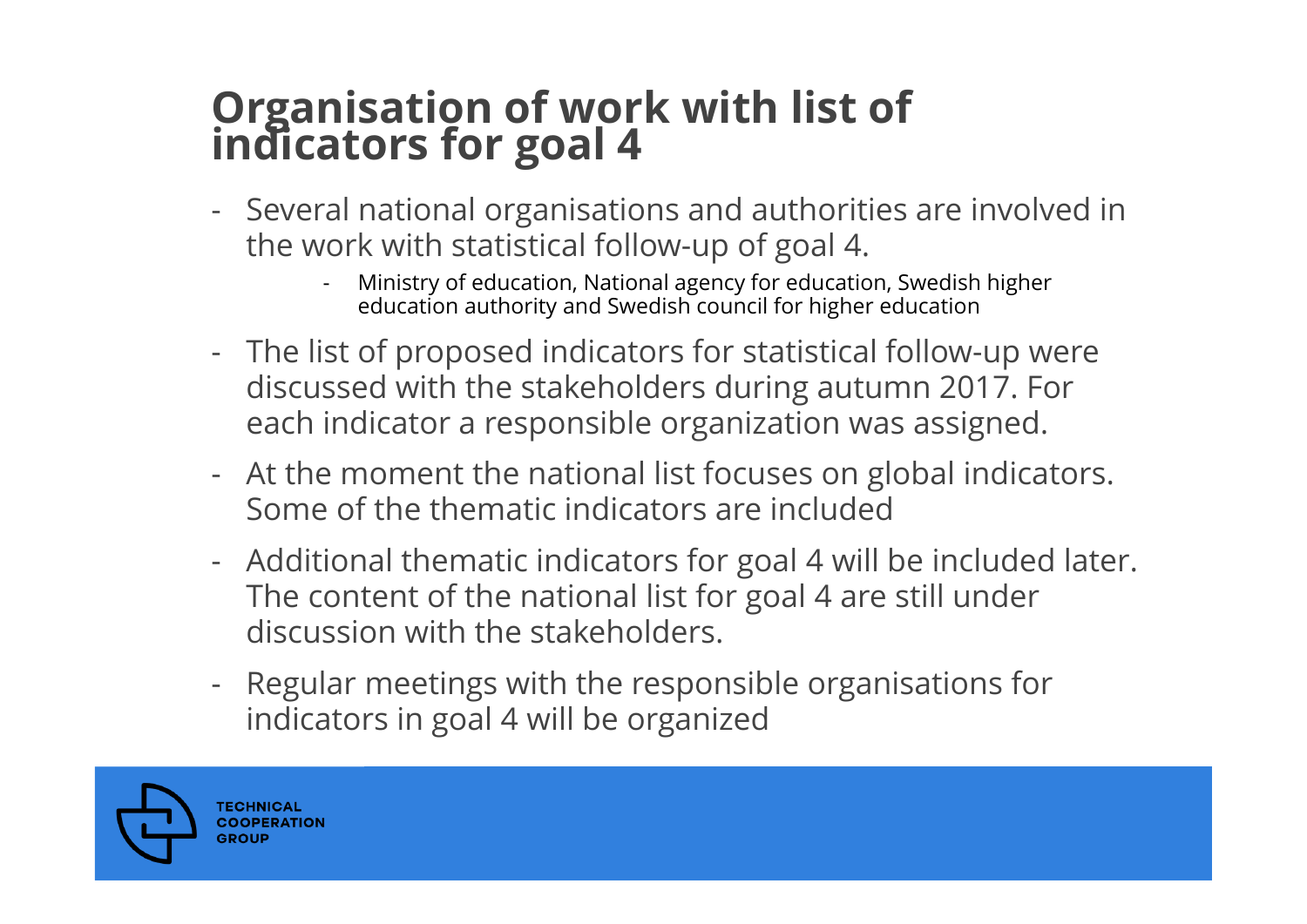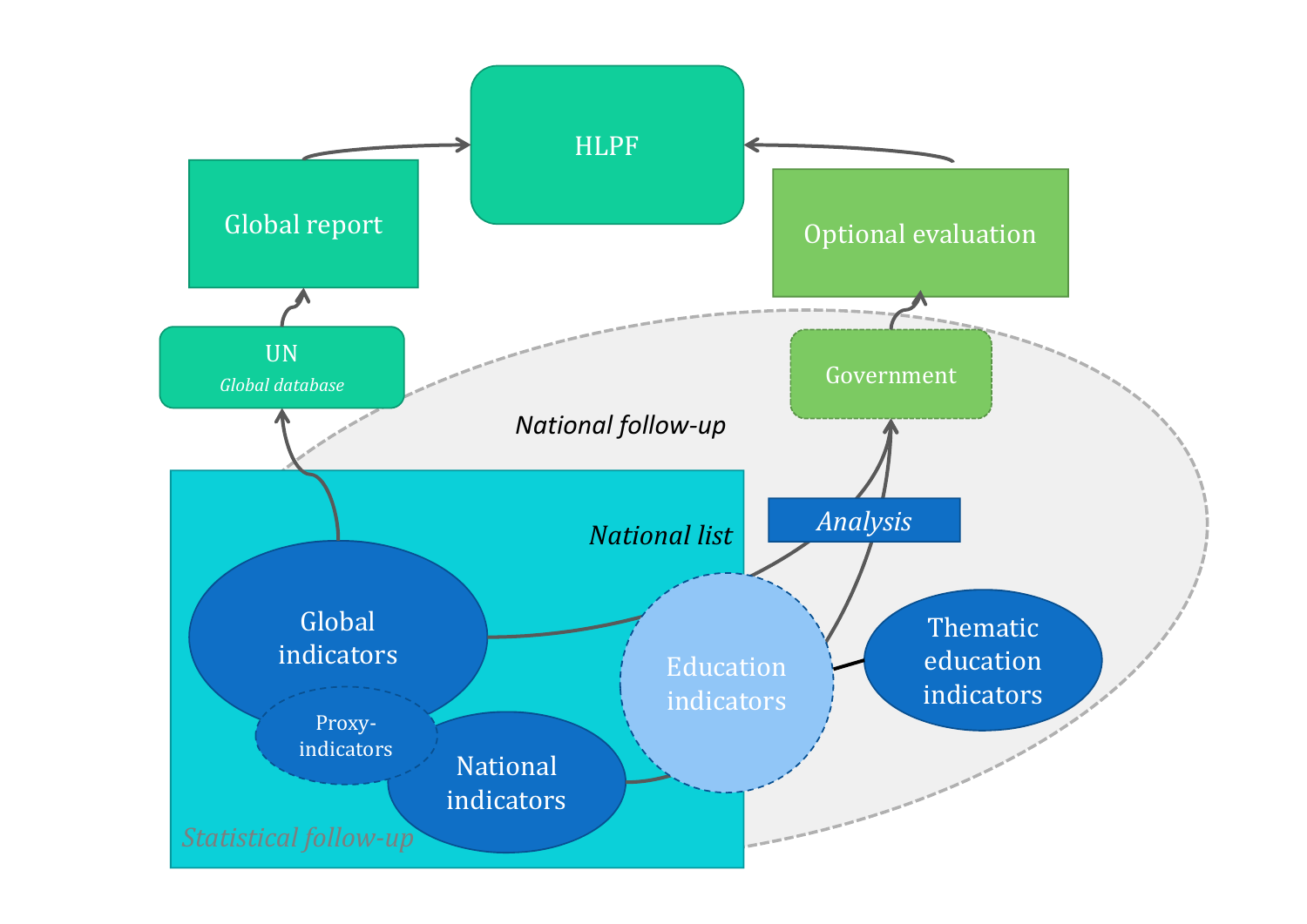

Statistics Sweden Webpage - Access to statistical databases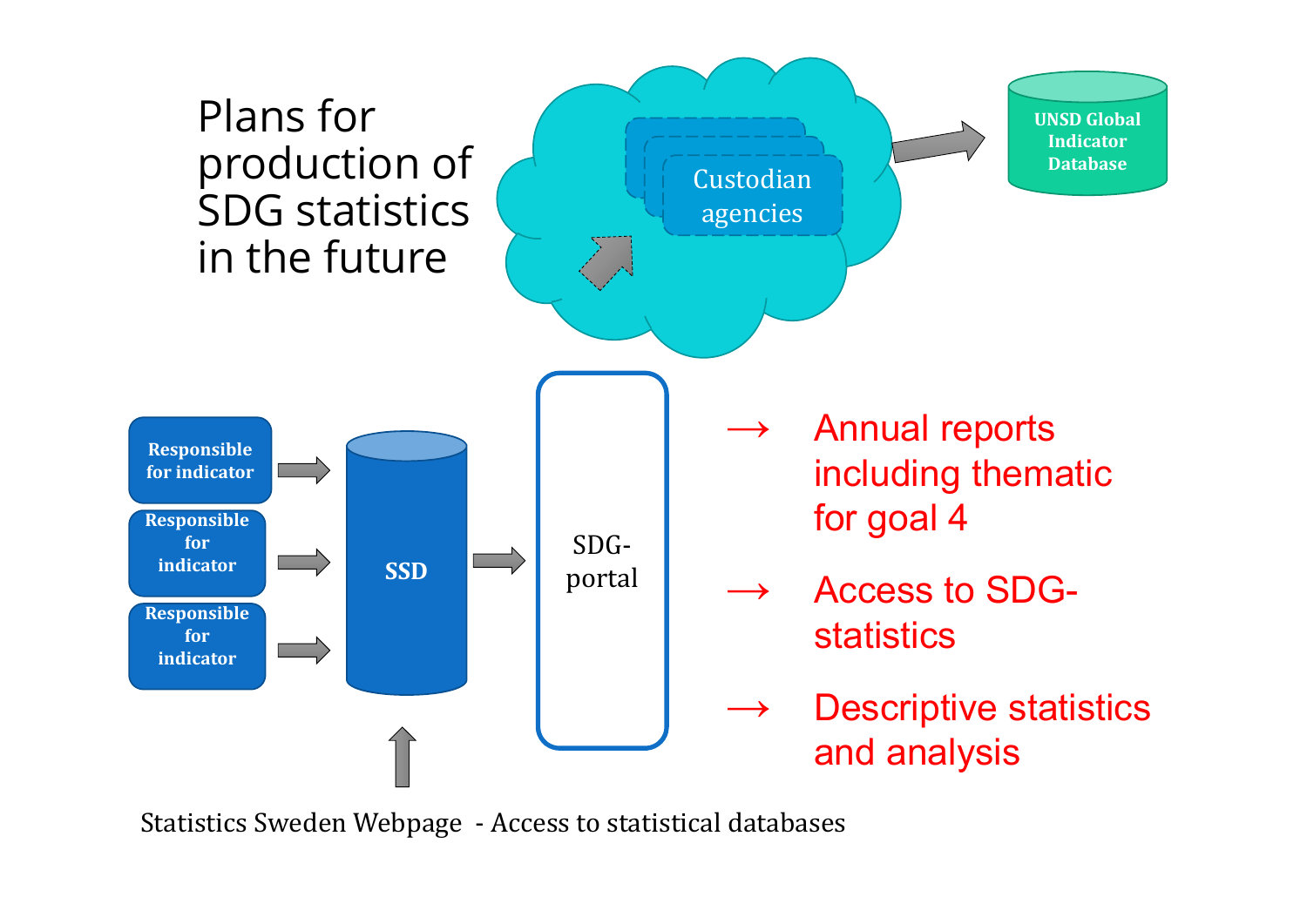### **Key policy priorities Statistics for monitoring equality**

- Target 4.5 Disaggregation of indicators regarding foreign/native background, disability status and socioeconomic background like parents highest completed level of education and income
	- $\triangleright$  Sometimes need for more detailed statistics for example regarding country of birth and year of immigration (to analyse recent immigrants)
- $\triangleright$  Target 4.b More resources to schools with a large proportion of pupils with parents with low education, parents with low income or/and foreign born/recent immigrants
- Target 4.c trained/qualified teachers, teacher salaries, pupil/teacher ratio, teacher training – followed up on municipal and school level